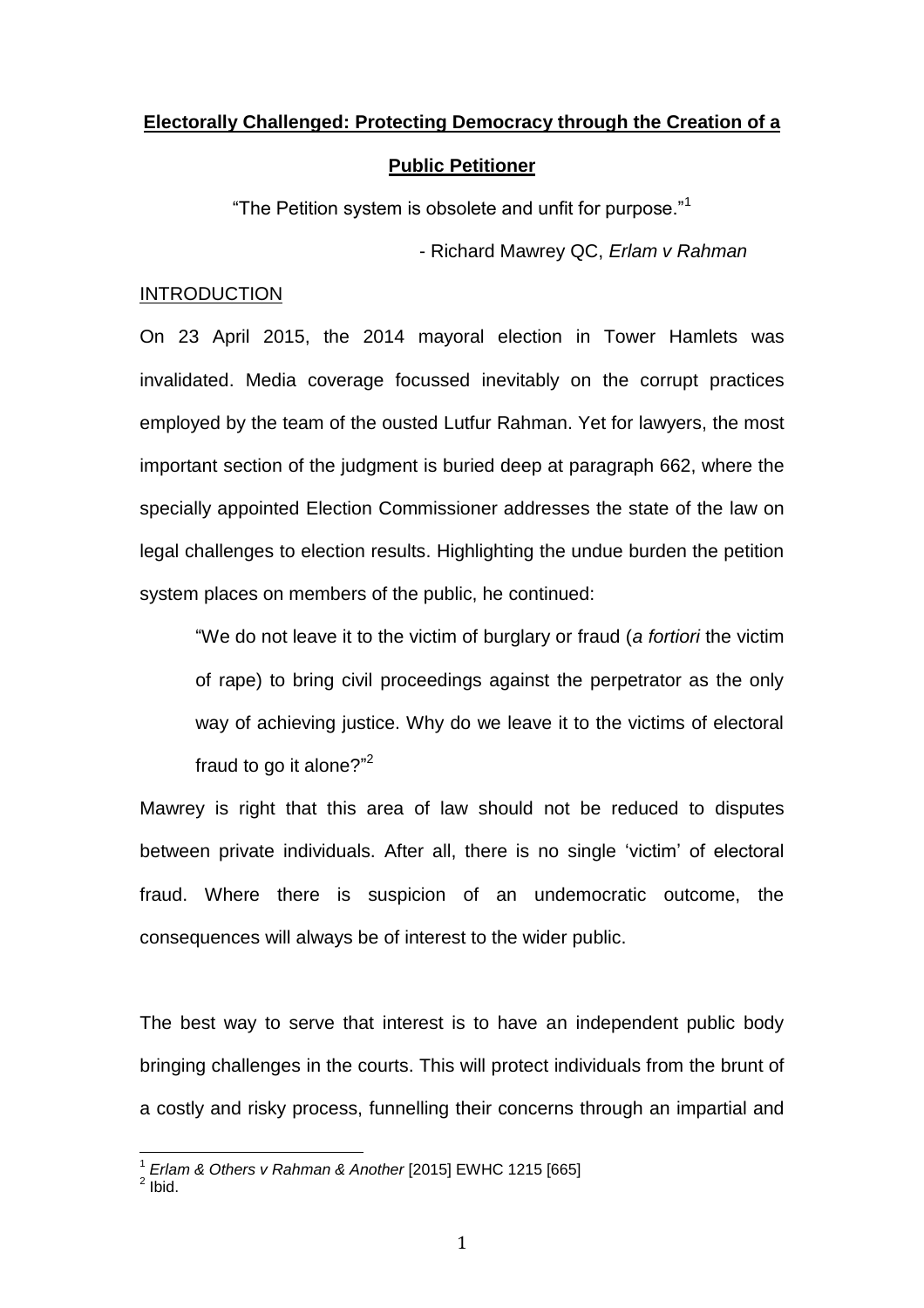well-resourced agent. It is therefore time for a long overdue reform of the law on election petitions and  $-$  in the interests of pragmatism  $-$  of the role and constitution of the Electoral Commission ('the Commission'). Such a reform would be a dramatic departure from a centuries-old approach, yet it will become clear that it is the best means to preserve electoral justice and, consequently, democracy itself.

## I. THE CURRENT LAW

The relevant law for parliamentary and local elections is found in Part III of the Representation of the People Act 1983 ('the Act'). Other elections are dealt with in various regulations and statutory instruments, but they mirror the provisions of the Act. Filing a petition is the only way to commence a legal challenge (ss.120 and 127). Petitioners must be either: a person who voted as an elector at the election or who had a right to a vote; a person claiming to have had a right to be elected or returned at the election; or a person alleging to have been a candidate at the election (ss.121 and 128). In the case of local government elections there must be four petitioners, whereas parliamentary elections require only one.

Other rules around the filing of petitions are contained in the Act and the Rules made under s.182. It is not necessary to outline all of these, but it is worth noting that the process is relatively strict. The petition must be issued within 21 days of the return of the writ (ss.122 and 129), followed by an application to give security to costs within a further 3 days (s.136) and service of the petition on Respondents within another 5 days (Election Petition Rules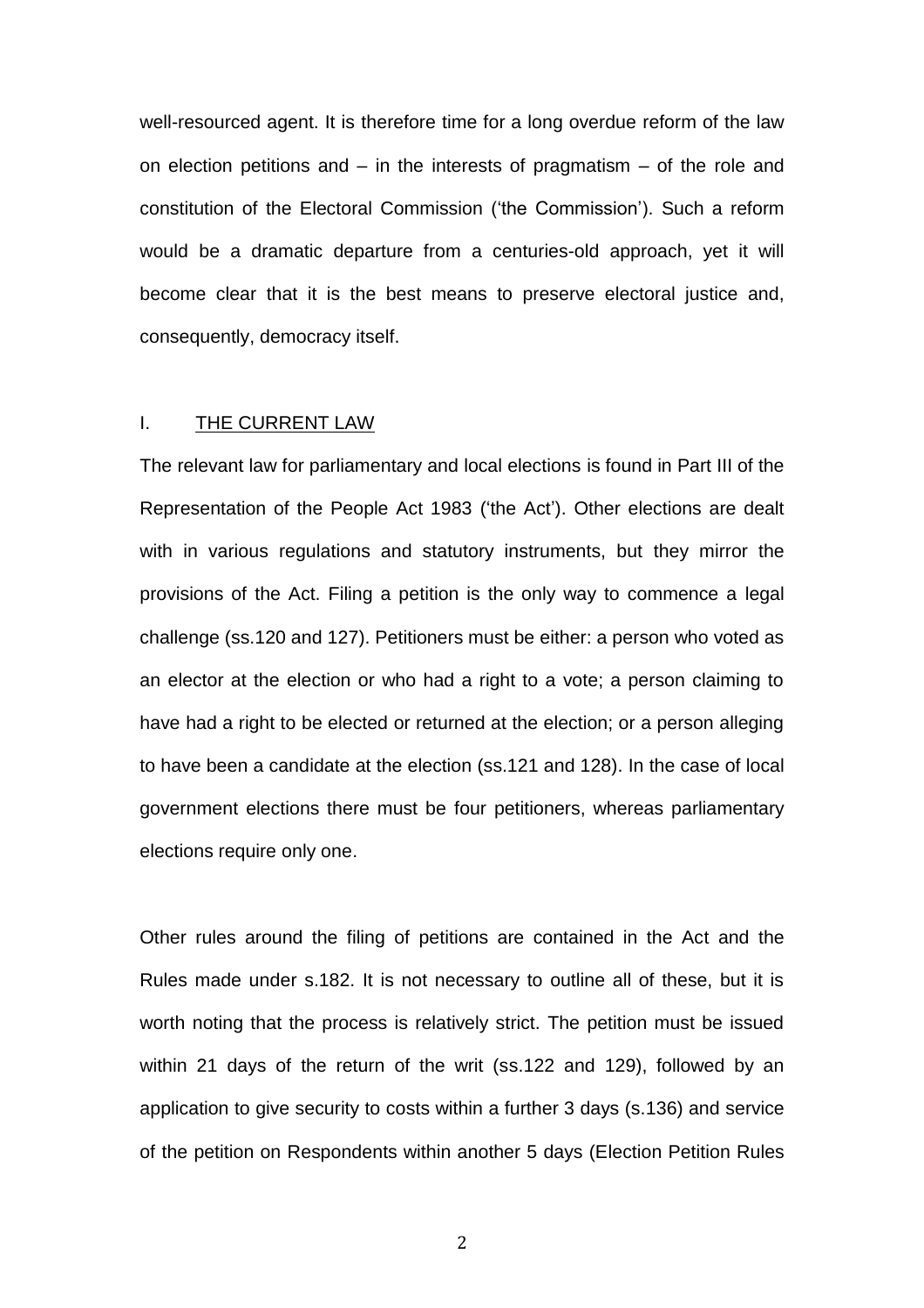1960 r5). These are considered "peremptory" rules, so the petition is void if they are not obeyed. This is intended to avoid uncertainty, so that "the petition shall not be kept long hanging over the heads" of elected officials. $3<sup>3</sup>$ 

The burden on the petitioner is therefore significant, even before considering the costs incurred. In their 2012 report, the Electoral Commission outlined in detail the financial burden facing petitioners. The security for costs will be between £1,500 and £5000 depending on the type of election, as well as a £45 fee for applying to fix the amount.<sup>4</sup> There is also a fee of £465 payable upon issue of the petition.<sup>5</sup> Additionally, legal representation appears essential considering the complexity of the law, but legal aid is available only for a solicitor's advice, not for representation in court.<sup>6</sup> The Commission claims obtaining legal aid even for advice is difficult, referring to one petition in 2005 that was withdrawn after failing to do so.<sup>7</sup>

The possibility of recovering costs provides little consolation. As Mawrey points out, where a defeated Respondent is turned out of office and subsequently prosecuted to conviction, recouping costs from them is unlikely.<sup>8</sup> Moreover, petitioners face the threat of paying the Respondent's costs, which could add tens of thousands to the petitioner's bill. The petitioners in *Erlam* claim the Respondent even threatened costs of over £450,000.<sup>9</sup>

<sup>3</sup> *Williams v The Mayor of Tenby and Others* [1879-80] LR 5 CPD 135

<sup>4</sup> Electoral Commission, 'Challenging Elections in the UK' [2012] [105]

 $^{\rm 5}$  Ibid. [104]

 $^6$  Ibid.  $\dot{[}108\dot{]}$ 

 $\frac{7}{1}$  lbid.

<sup>8</sup> *Erlam* [666]

<sup>&</sup>lt;sup>9</sup> See <http://towerhamletselectionpetition.org/background.php> accessed 4 October 2015.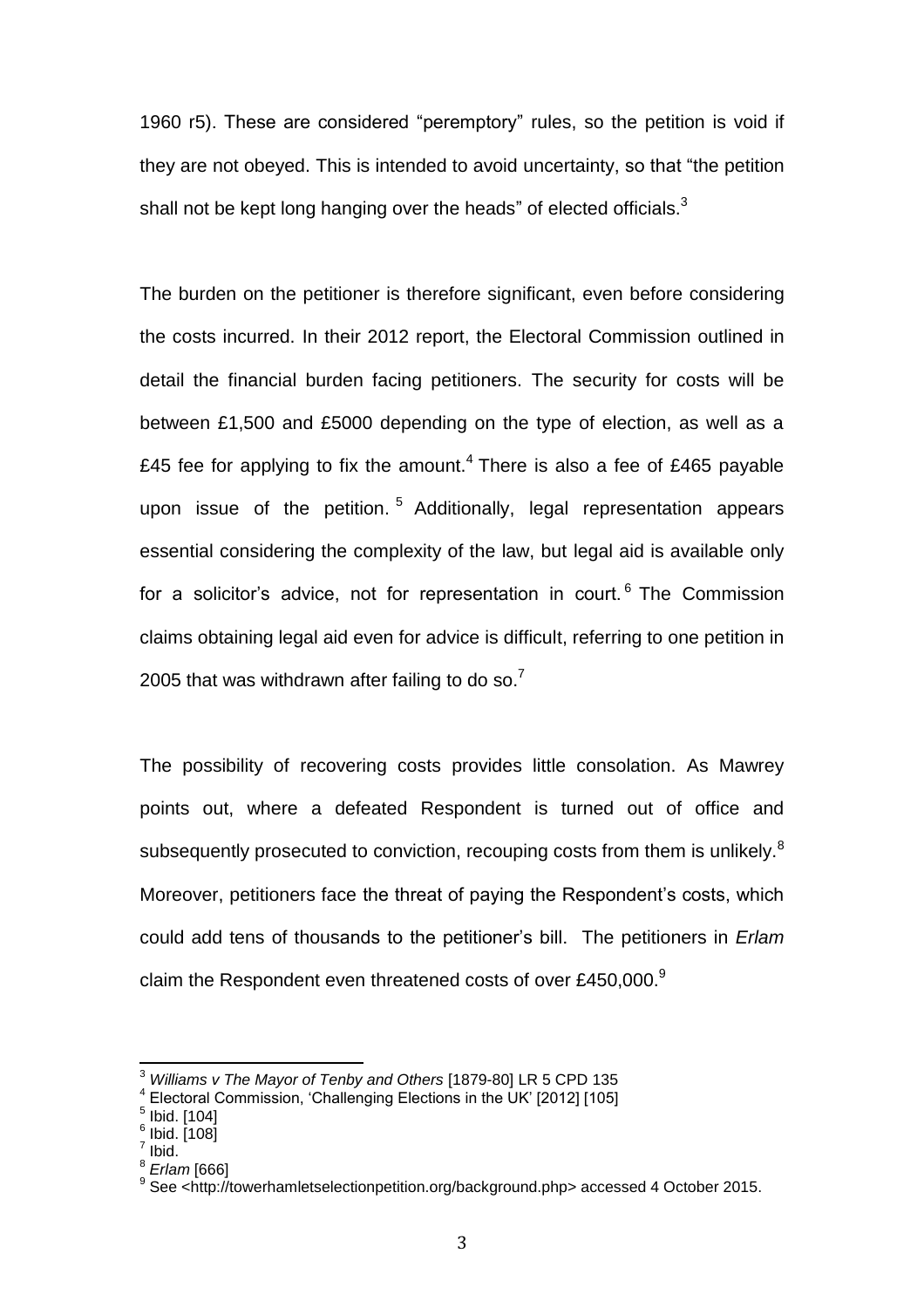#### II. THE CASE FOR REFORM

The purpose of a system of electoral challenge is to ensure that the results of elections are democratically valid. Challenges provide a check on the electoral system, a means to prevent improperly elected candidates from entering office. However, the legal regime around those challenges is evidently frustrating that purpose in two inter-related ways.

Firstly, the law is excessively restrictive by requiring petitioners to be members of the electorate or other candidates. This renders the check on elections unjustifiably reliant on the willingness of members of the public to file a petition. However, any election outcome is by its very nature of interest to the public. It affects all the voters in that election and even – in the case of UK or EU elections – the entire British public, for we are all affected by the choice of the country's legislators. Election law should therefore be treated more akin to criminal law, for the potential public interest of a challenge – like that of a prosecution – means it is appropriate for a public body to conduct proceedings. This is particularly so considering the nature of some of the challenges, which could see petitioners subject to community pressure or even threats.

Secondly, the practical parameters of the system mean that those who can file a petition are unjustifiably dissuaded or prevented from doing so. Evidently the demands on a petitioner are numerous and onerous. Although in some cases, as in *Miller v Bull*, slight breaches of the peremptory rules may be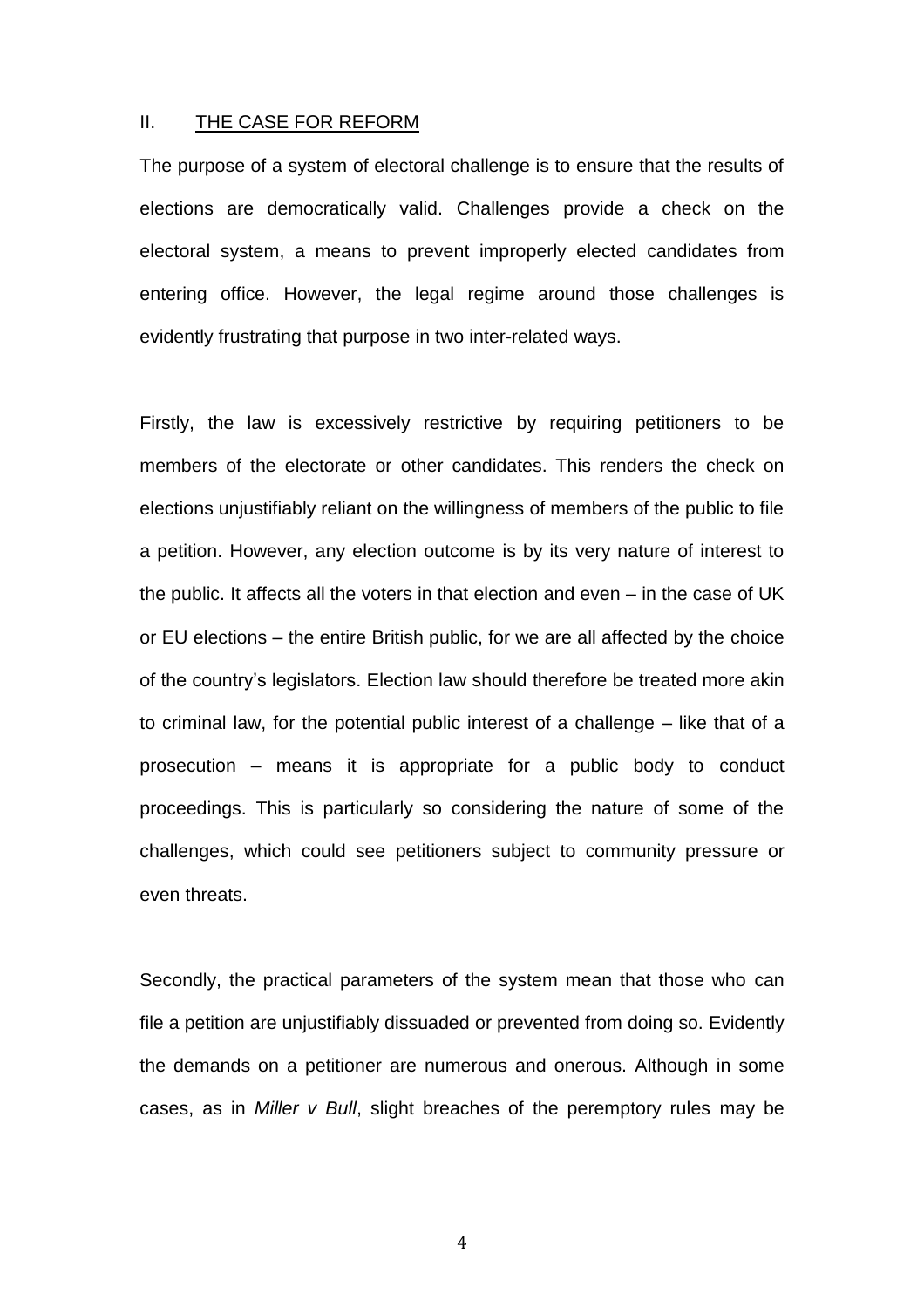permitted on human rights grounds, <sup>10</sup> the Commission lists 4 petitions between 2007 and 2012 that fell due to a failure to provide security for costs.<sup>11</sup> Petitioners must also be prepared to shoulder the various fees and the threats of costs orders as outlined above. Some financial barrier is a valid means to avoid spurious petitions, but, especially in the absence of a public petitioner, in this case it may well have halted genuine challenges from those not willing or able to pay. It is little wonder that half the petitioners between 2007 and 2012 were candidates from large, well-resourced political parties.<sup>12</sup> The scrutiny of democracy should not be dependent on the will of the parties that operate within it.

## III. OPTIONS FOR REFORM

A partial solution would be to reduce the practical obstacles to petitioners. The procedural requirements could easily be more straightforward and less likely to trip up petitioners. Yet the financial obstacles are more entrenched. The fees can be reduced, but without widening the availability of legal aid a petition will always bear a high price tag. Nonetheless, even if petitions were less financially daunting, this would not overcome the central matter of principle: it should not be left to members of the public to shoulder the burden of legal challenge. As a matter of public interest, the law should be set up so that where an election appears invalid, that election is always challenged.

The introduction of a public petitioner would achieve this. It would not only remove the burden on individuals, but through an effective complaints

<sup>10</sup> *Miller v Bull & Others* [2009] EWHC 2640

<sup>&</sup>lt;sup>11</sup> Electoral Commission [2012] Appendix C

 $12$  lbid.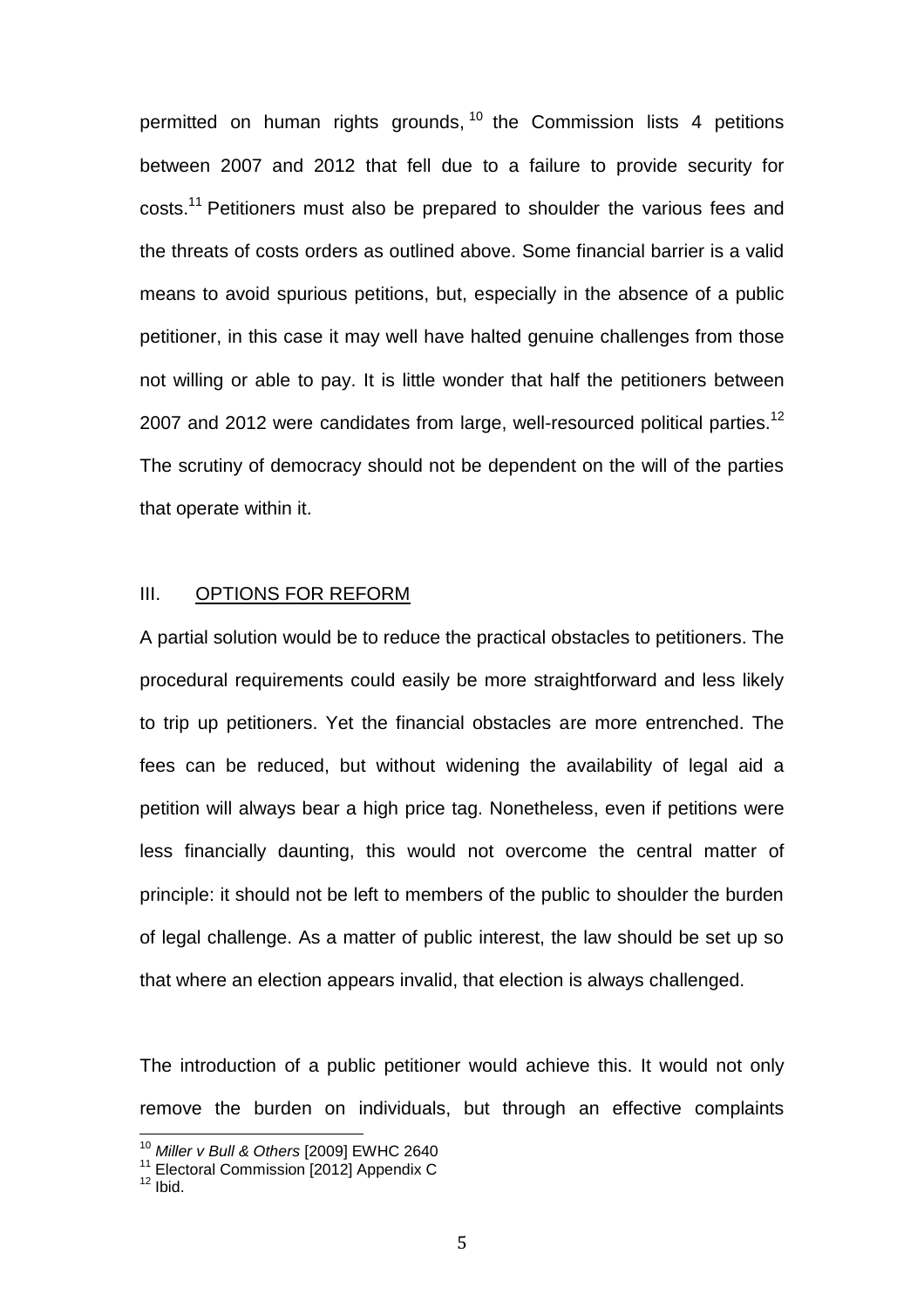procedure it could still allow members of the public to manifest their concerns, without the financial and mental strain that doing so currently involves.

The Law Commission is in fact considering the introduction of a public petitioner.<sup>13</sup> However, this is intended only as a safety net, where "a person is unable to bring or fund a formal legal challenge."<sup>14</sup> This will catch those petitions that fall away for lack of funding, but it does not go far enough to minimise reliance on private motives in what is an inherently public matter. It still places considerable burden on individual members of the public. A more effective proposal would see a public body becoming the default petitioner, required to file all petitions that are independently deemed worthwhile. The system could then be set up to translate any concerns about an election's validity into a challenge to that election's outcome, rather than only the concerns of those who are willing to litigate on the back of them.

The Law Commission's other proposal, to give Returning Officers ('ROs') standing to file petitions, would also be only a partial solution. As well as bringing a petition where they suspect foul play, ROs would bring preliminary applications to test whether an acknowledged breach affected the result. Yet a well-resourced public petitioner, taking into account complaints by anyone involved or affected, would do this more effectively and comprehensively. Empowering the RO burdens them with the risks that result from litigation and would not account for those instances where it is their behaviour that is in question.

<sup>&</sup>lt;sup>13</sup> Law Commission, 'Electoral Law: A Joint Consultation Paper' [2014] pp. 312-6

<sup>&</sup>lt;sup>14</sup> Ibid. [13.178]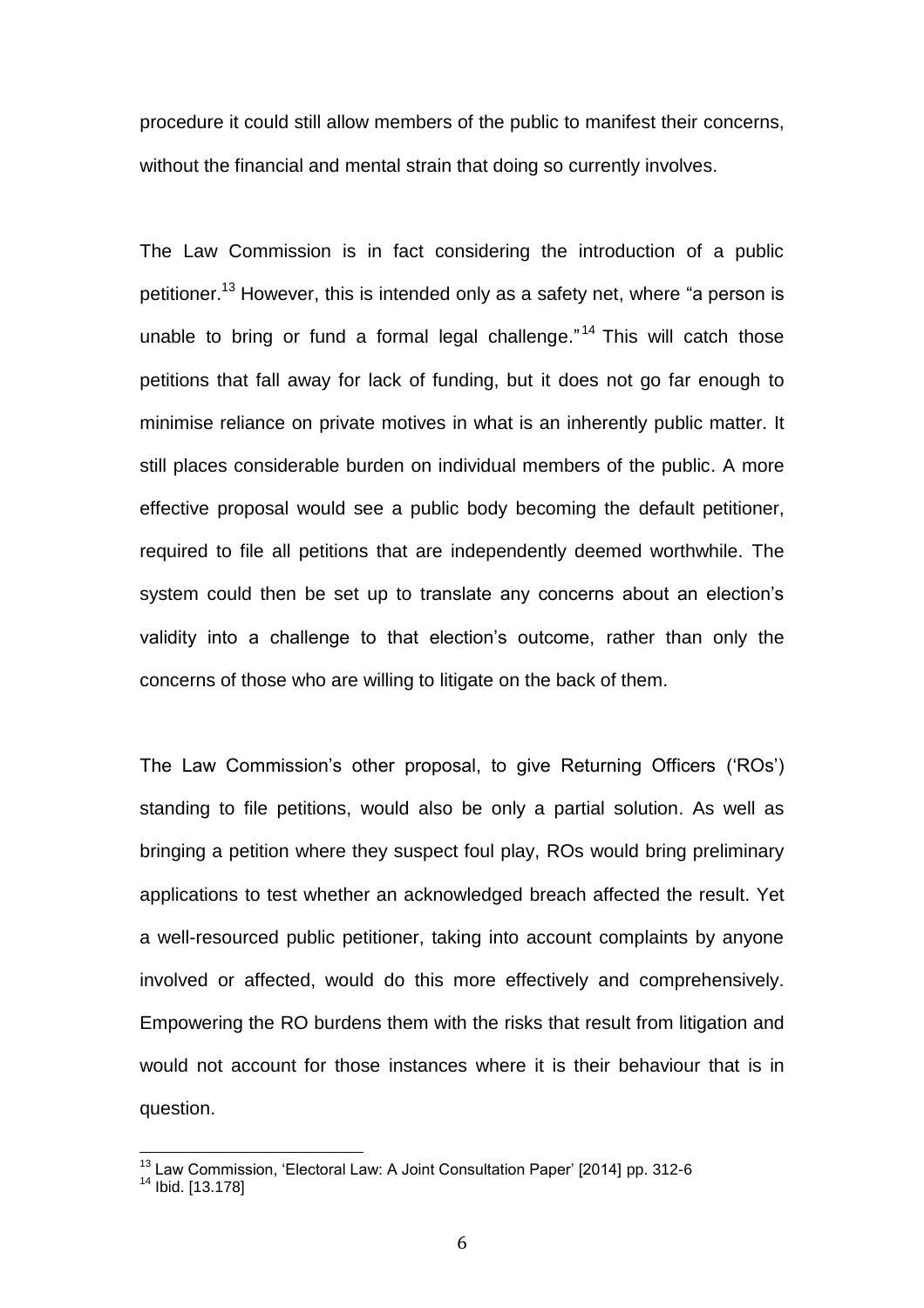## IV. THE REFORM PROPOSAL IN DETAIL

The Electoral Commission is arguably the most appropriate body to take on the responsibilities of public petitioner, due to its existing expertise in electoral law. Unlike ROs, it is also independent from individual elections. Such independence would need to be reinforced, though, if the Commission's powers are to be increased. Four current Commissioners have previously been MPs and it would be unwise for an election result to be challenged by an institution overseen in part by individuals with clear political allegiances. This would open them up to accusations of bias towards one party or another. So as not to lose the expertise of these former ministers and career politicians, it is not necessary to require all top positions to be entirely neutral. Instead, the powers for legal challenge can be ring-fenced, separate from other responsibilities and overseen only by the neutral members of the Commission.

Those neutral Commissioners will have ultimate responsibility for filing petitions on behalf of the electorate. Members of the public will be encouraged to file any complaints about the electoral process immediately with the Commission. This should be as easy as possible, with simple forms via different mediums – online, in person, by telephone and on paper. Officers of the Commission will then conduct preliminary investigations of those complaints. If these make it appear likely that breaches occurred and may have affected the result, they will file a petition. This adds an extra stage to the process, so the time limit of 21 days should be increased. However, bearing in mind the need for certainty in elections, such an increase should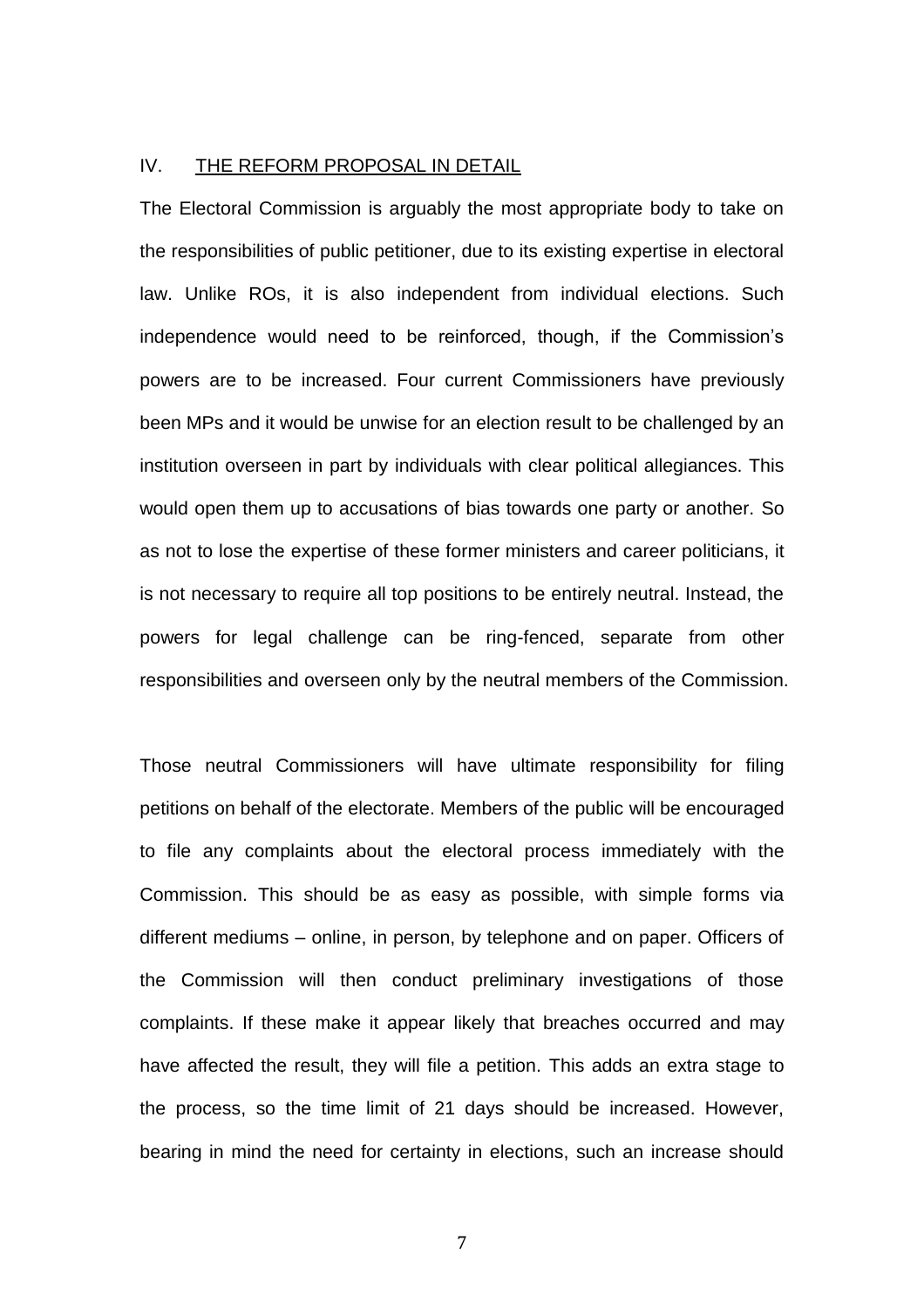not be too extreme. A limit of 30 days would be appropriate, mirroring the law on judicial review applications in public procurement – an area where certainty is similarly required.<sup>15</sup> Australia's petition system currently allows 40 days,  $16$ so the limit could arguably be extended further.

This would still leave the Commission under considerable time pressure, particularly given that all challenges in any given election will be made at the same time. The strain on resources will therefore be considerable. One way to alleviate that strain would be to consider the initial petition a preliminary application, to be followed by a full application within 3 months. Otherwise, where the Commission's further investigation overturns its preliminary conclusion, the petition could be withdrawn cost-free. Thus the threshold to be met upon initial investigation would be relatively low – officials would only need to establish that the available evidence reasonably indicates the election may be invalid.

The Law Commission's consultation addresses other procedural issues, such as the out-dated rules of procedure, where the case is heard and who by. These are also in need of reform, but are not the focus here. For these purposes, suffice to say that the petition will go to court and a relevantly competent judge will be appointed to hear the challenge.

Upon the result, the rules on costs orders can remain relatively unchanged. It is fair, in many cases, to expect the Commission to pay the costs of a

<sup>&</sup>lt;sup>15</sup> The Public Contracts Regulations 2015 s.92

<sup>&</sup>lt;sup>16</sup> Electoral Commission [2012] [71]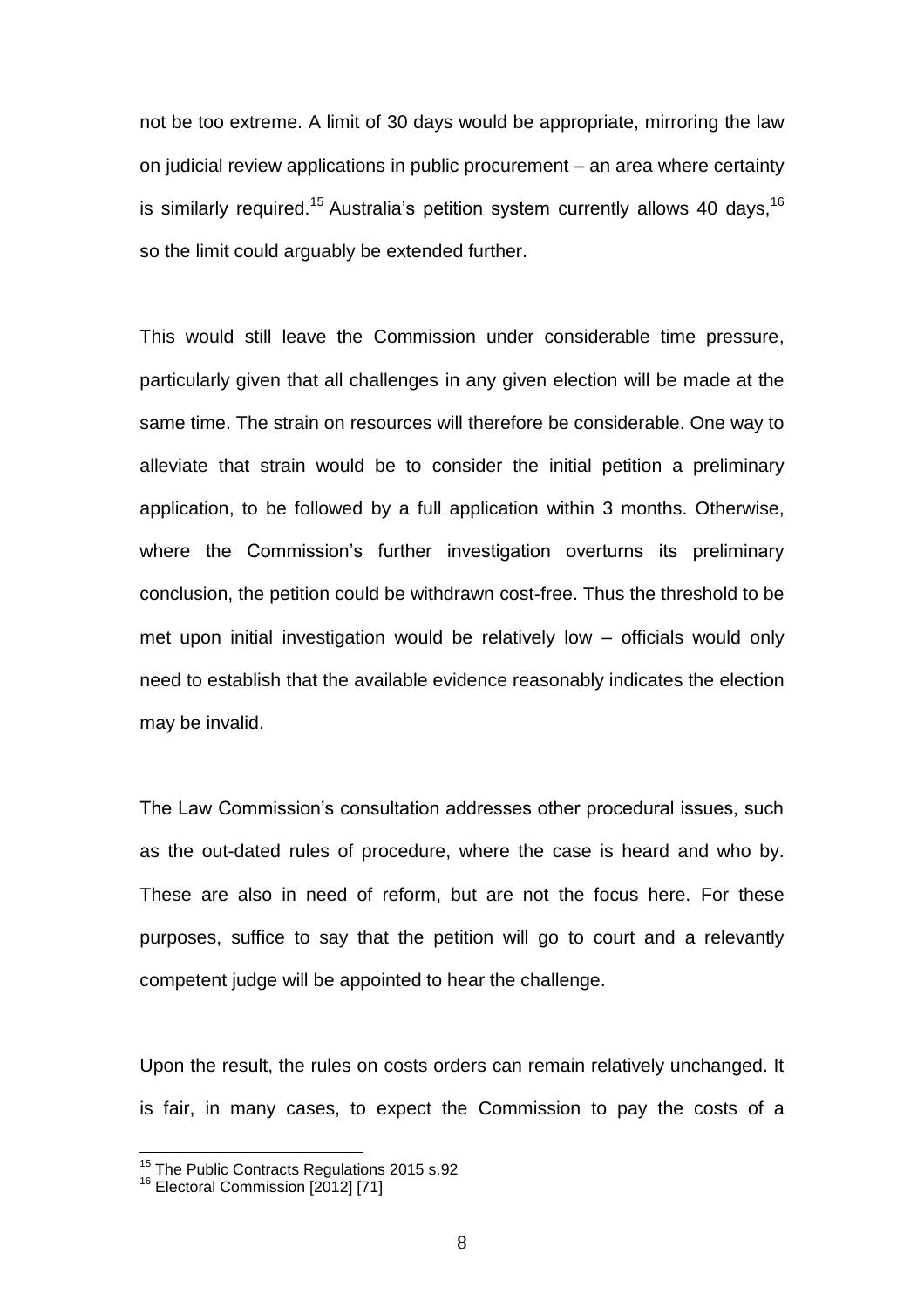successful Respondent, who should not pay in order to demonstrate they were properly elected. It is also fair to recoup some of the costs to the public purse from a Respondent who has acted unlawfully (although arguably not where the election is invalid due to a third party's actions). Where the judge finds that a party has acted criminally, the matter should be automatically referred to the Director of Public Prosecutions.

If a complainant wishes to challenge an election but the Commission has considered their complaint and chosen not to, the law should allow for them to bring a private petition, or to take over a petition the Commission wishes to drop. The public body should by no means have a monopoly on legal challenges, so individuals can still pursue claims they consider worthy.

## V. POTENTIAL ISSUES

 $\overline{\phantom{a}}$ 

There are two plausible grounds for opposition to this proposal. Firstly, on principle, some may object to the idea of unelected officials bringing a claim, to be heard by an unelected judge, with the potential result of unseating an elected official. Arguably the status quo is already controversial enough, with some branding the *Erlam* judgment a "democratic outrage". <sup>17</sup> So to add to this a public petitioner run by bureaucrats, the risk is that controversial rulings would be described not as a victory for the public but against it, as unaccountable officials and judges negate the will of the electorate.

<sup>17</sup> Letters, 'Lutfur Rahman ruling is a democratic outrage' (*The Guardian,* 26 April 2015) <http://www.theguardian.com/politics/2015/apr/26/lutfur-rahman-ruling-democratic-outrage> accessed 4 October 2015.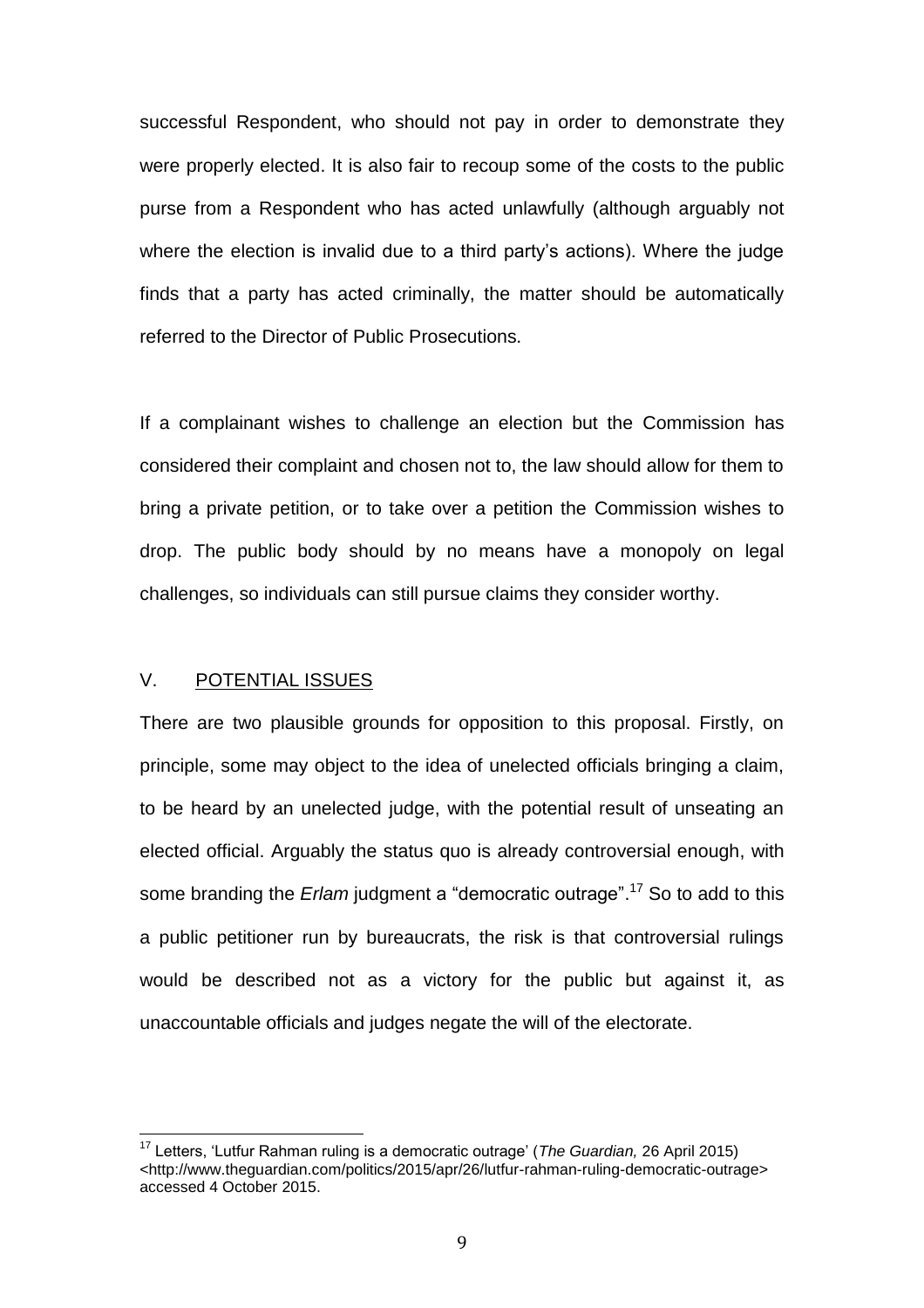However, where it is genuinely the case that a politician has not been properly elected, they lack any democratic legitimacy. For them to be unseated would not be a blemish on democracy but a crucial means of preserving it. Thus this concern boils down to a desire for the outcome of any public petition to be the right one, for if the Commission and the judge get it wrong, the consequence would be the exact opposite of the law's intentions. The answer is not then to do away with the public petition system, for it is still the best way to ensure democratic validity. Instead, this objection simply underlines the need to safeguard the proper functioning of the Commission and the courts. This could be achieved in part through oversight by a parliamentary select committee, such as the Speaker's Committee to which the Commission currently reports. Moreover, to prevent less wealthy Respondents being outgunned by a publically funded body, they would ideally be eligible for legal aid, so that the court process is as fair and the correct outcome as likely as possible.

Secondly, some may reasonably object to the practical implications of this reform. Not only would it be expensive, but after each election the Commission could be flooded with dubious complaints and required to file hundreds of petitions, creating chaos in the court system and uncertainty for the newly elected officials. Whilst a petition against their election is outstanding, politicians may face questions on their legitimacy as they begin their time in office. In the event of unsuccessful petitions, reputations may also remain undeservedly tarnished.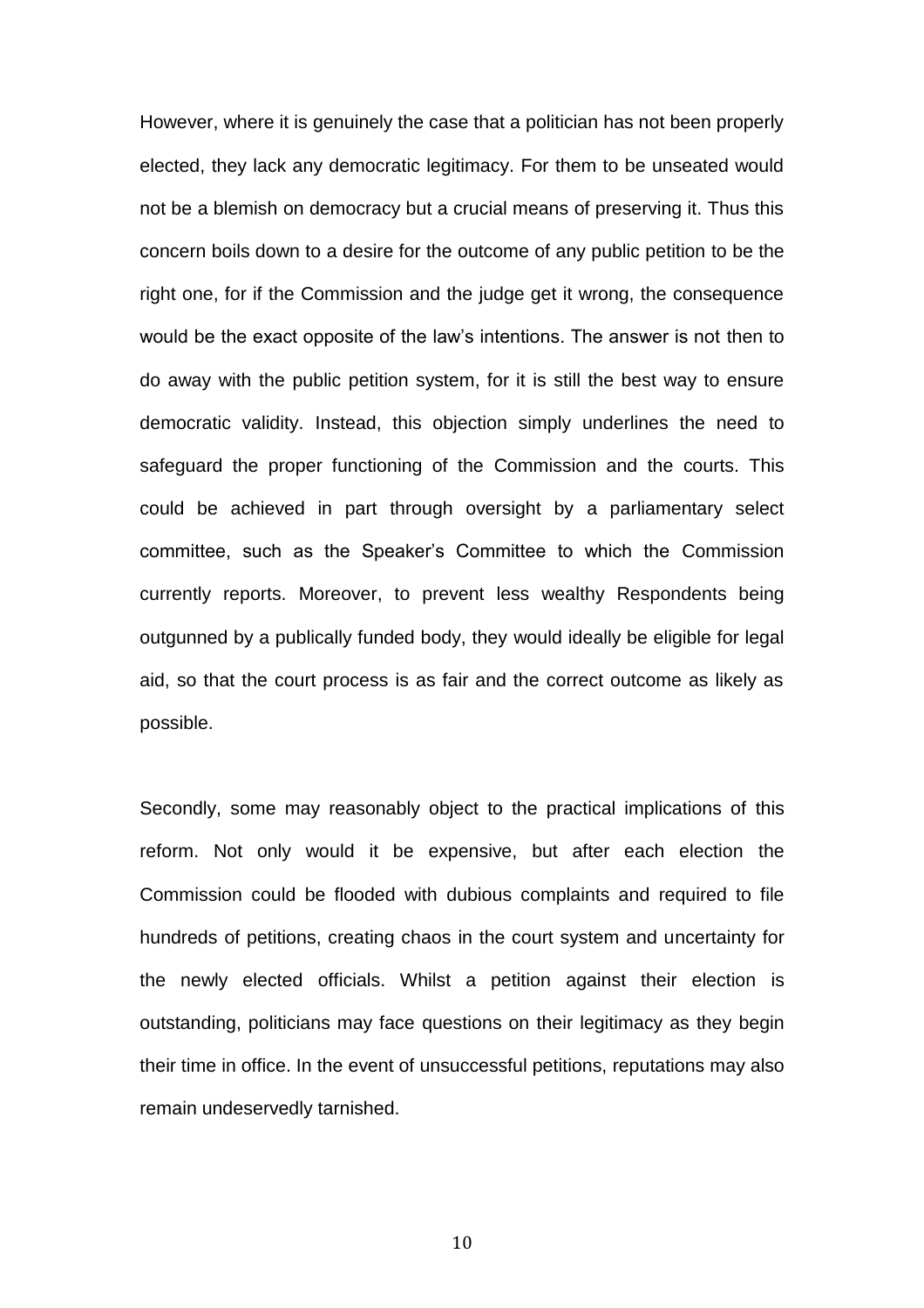To some extent, these negative consequences would be inevitable. Yet they should be outweighed by the vital objective of ensuring that every elected official has been duly elected according to the law. It is simply important to minimise the disadvantages. The time parameters outlined above would go some way to obviate excessive burdening of the legal system, particularly if the petition process itself is simplified and streamlined. The Commission would also be expected, as far as possible, to prevent unfounded challenges being pursued longer than necessary. Moreover, the law should make it clear that, during the process, disputed outcomes will still stand and the returned candidates should be treated as elected. Only where the Commission has strong concerns over the validity of an election could they apply to suspend the result. Finally, there would indeed be a greater cost to taxpayers, but this can be minimised by drawing on the Commission's existing resources. This cost is also justifiable, for the preservation of democracy affects us all and should not be paid for by a handful of individuals.

#### **CONCLUSION**

Electoral law in the UK is antiquated and overly complex. Reform is essential and the Law Commission's project should be welcomed. However, it would be a wasted opportunity not to fully reform the law on legal challenges. The current proposals will go some way to reducing the obstacles to petitioners, but they will not achieve the comprehensive safeguarding of democracy that is required. This can best be achieved through the introduction of a public petitioner and a complaints system that allows the public to voice concerns without shouldering the burden of litigation. Done properly, this will increase